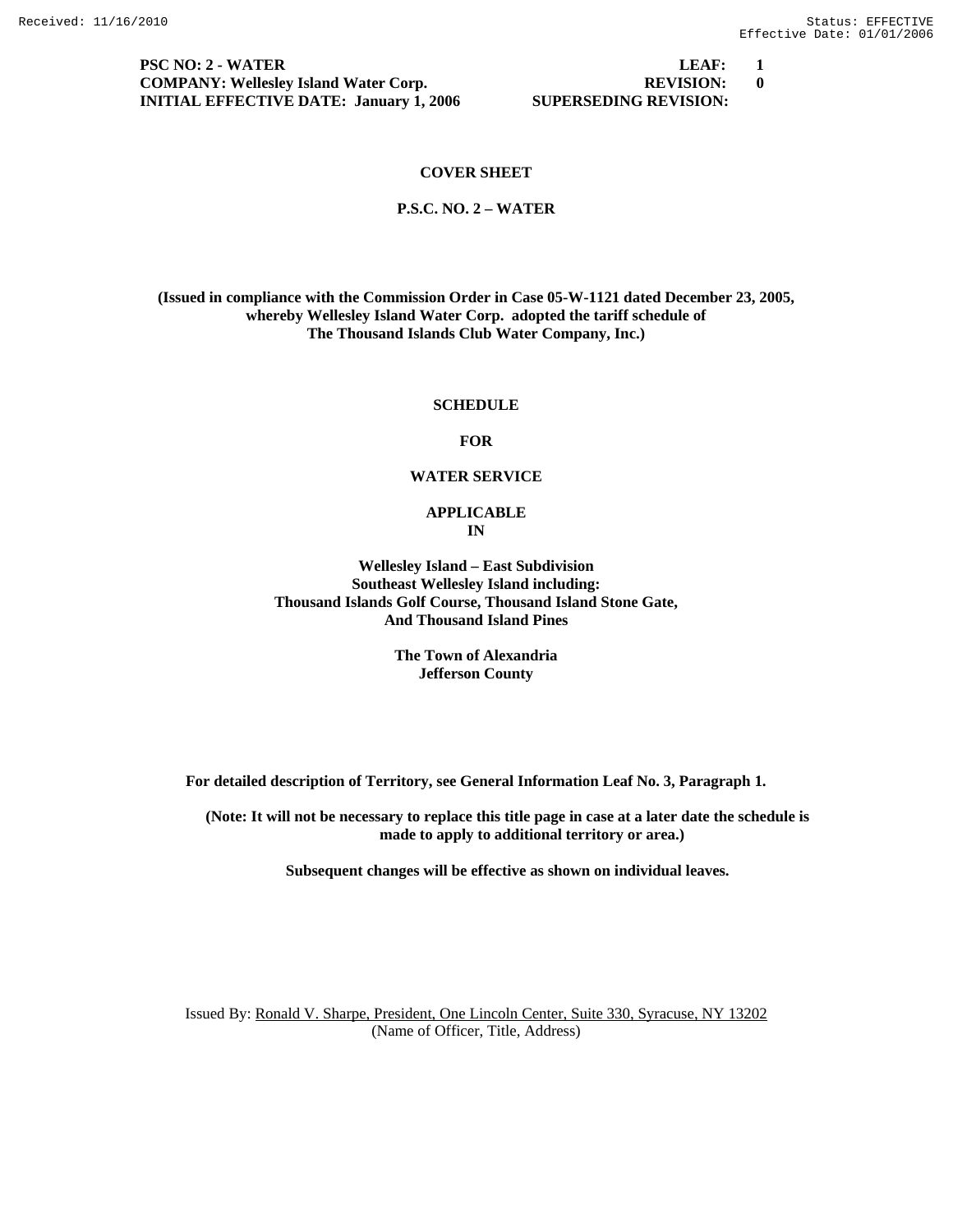| <b>PSC NO: 2 - WATER</b>                       | LEAF:                        | $\overline{2}$ |
|------------------------------------------------|------------------------------|----------------|
| <b>COMPANY: Wellesley Island Water Corp.</b>   | <b>REVISION:</b>             |                |
| <b>INITIAL EFFECTIVE DATE: January 1, 2006</b> | <b>SUPERSEDING REVISION:</b> |                |

# **TABLE OF CONTENTS**

|     | <b>GENERAL INFORMATION</b>                                                                                                                                                                                                                                                                                                                                                                                                                                                                                                                                                          | <b>LEAF NO.</b>                              |
|-----|-------------------------------------------------------------------------------------------------------------------------------------------------------------------------------------------------------------------------------------------------------------------------------------------------------------------------------------------------------------------------------------------------------------------------------------------------------------------------------------------------------------------------------------------------------------------------------------|----------------------------------------------|
| 1.  | Territory                                                                                                                                                                                                                                                                                                                                                                                                                                                                                                                                                                           | 3                                            |
| 2.  | Application for Water Service                                                                                                                                                                                                                                                                                                                                                                                                                                                                                                                                                       | 3                                            |
| 3.  | Deposits - Security                                                                                                                                                                                                                                                                                                                                                                                                                                                                                                                                                                 | 3                                            |
| 4.  | Deposits - Interest                                                                                                                                                                                                                                                                                                                                                                                                                                                                                                                                                                 | 4                                            |
| 5.  | Deposits - Return                                                                                                                                                                                                                                                                                                                                                                                                                                                                                                                                                                   | 4                                            |
| 6.  | Deposits - Other                                                                                                                                                                                                                                                                                                                                                                                                                                                                                                                                                                    | $\overline{4}$                               |
| 7.  | <b>General Rules</b>                                                                                                                                                                                                                                                                                                                                                                                                                                                                                                                                                                | $5 - 6$                                      |
| 8.  | Metered Service                                                                                                                                                                                                                                                                                                                                                                                                                                                                                                                                                                     | $6 - 7$                                      |
| 9.  | <b>Unmetered Service</b>                                                                                                                                                                                                                                                                                                                                                                                                                                                                                                                                                            | 7                                            |
| 10. | <b>Extension of Mains</b>                                                                                                                                                                                                                                                                                                                                                                                                                                                                                                                                                           | 7                                            |
| 11. | Discontinuance of Service - Non-payment                                                                                                                                                                                                                                                                                                                                                                                                                                                                                                                                             | $7 - 8$                                      |
| 12. | Discontinuance of Service - Other                                                                                                                                                                                                                                                                                                                                                                                                                                                                                                                                                   | $8-9$                                        |
| 13. | Discontinuance of Residential Service - Special Procedures                                                                                                                                                                                                                                                                                                                                                                                                                                                                                                                          | 9                                            |
| 14. | <b>Deferred Payment Agreements</b>                                                                                                                                                                                                                                                                                                                                                                                                                                                                                                                                                  | 9                                            |
| 15. | <b>Complaint Handling Procedures</b>                                                                                                                                                                                                                                                                                                                                                                                                                                                                                                                                                | 10                                           |
| 16. | <b>Restoration of Service</b>                                                                                                                                                                                                                                                                                                                                                                                                                                                                                                                                                       | $10 - 11$                                    |
| 17. | <b>Interest on Customer Overpayments</b>                                                                                                                                                                                                                                                                                                                                                                                                                                                                                                                                            | 11                                           |
| 18. | Regulation                                                                                                                                                                                                                                                                                                                                                                                                                                                                                                                                                                          | 11                                           |
|     | <b>RATES</b><br>Service Classification No. 1 - Wellesley Island - East<br>Service Classification No. 1A - Wellesley Island - Southeast<br>Service Classification No. 2 - Wellesley Island - East<br>Service Classification No. 3 - Wellesley Island --East (Golf Course)<br>Service Classification No. 4 - Wellesley Island - East (Metered/Continuous)<br>Service Classification No. 5 - Wellesley Island - East (Metered/Seasonal)<br>Service Classification No. 6 - Wellesley Island - East (Fire Protection)<br>Service Classification No. 7 - Wellesley Island - East (Marina) | 12<br>13<br>14<br>15<br>16<br>17<br>18<br>19 |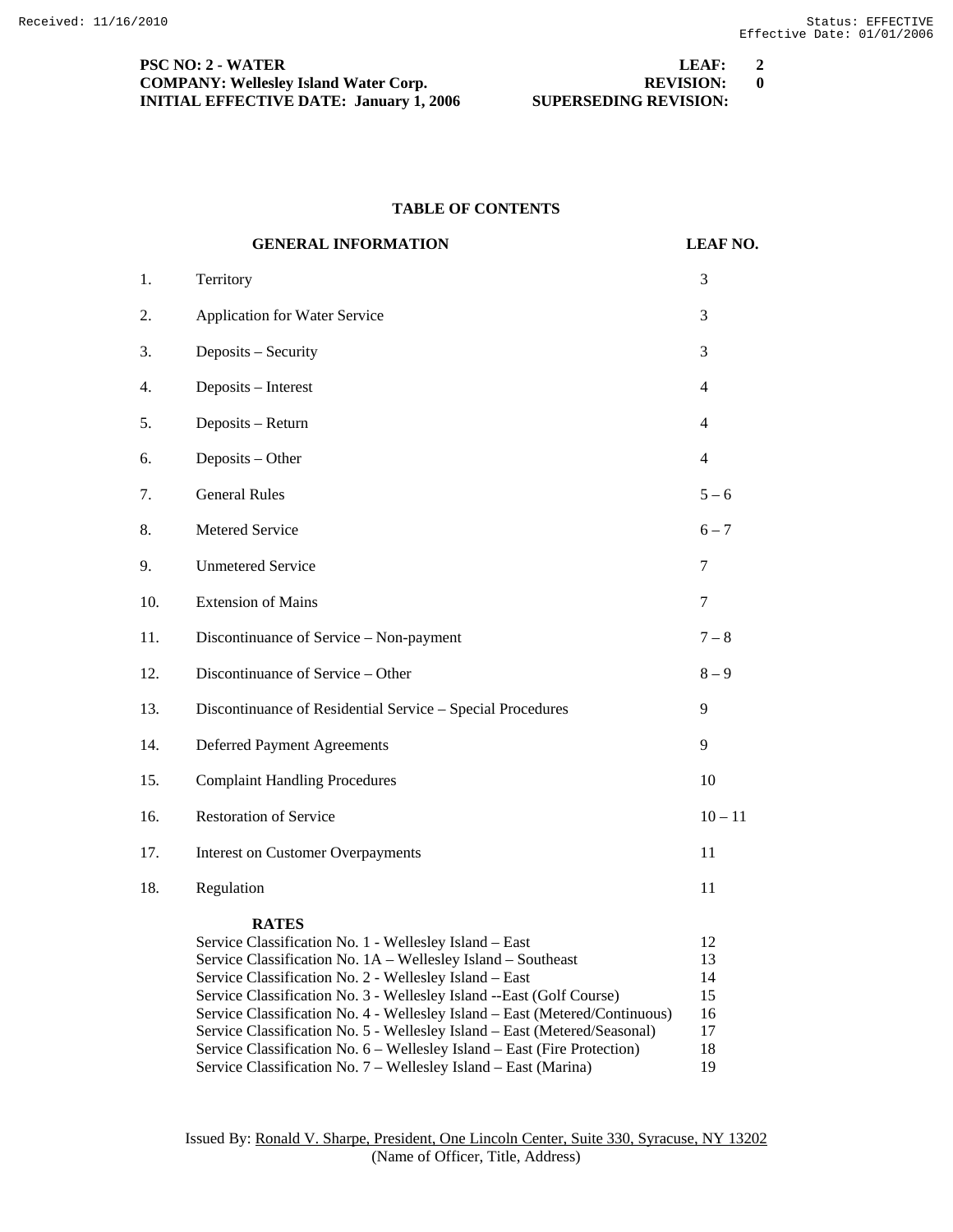**PSC NO: 2 - WATER LEAF:** 3 **COMPANY: Wellesley Island Water Corp. REVISION: 0 INITIAL EFFECTIVE DATE: January 1, 2006 SUPERSEDING REVISION:** 

#### **GENERAL INFORMATION**

1. Territory (County, Town Development, Streets, etc.)

 Wellesley Island – East Subdivision Southeast Wellesley Island including: Thousand Islands Golf Course, Thousand Island Stone Gate, and Thousand Island Pines Town of Alexandria Jefferson County

- 2. Application for Water Service
	- A. Written application for service may be required.
	- B. A separate application may be required for each premises.
	- C. Premises may be subject to inspection by the company.
	- D. Applications need not be accepted from customers with charges due on any water accounts with the company. The company must accept an application if the customer enters into a deferred payment agreement.
	- E. Service pipe installations are subject to company approval.
- 3. Deposits Security
	- A. As a condition of receiving service, the company may require a deposit from customers that are delinquent (having a bill remaining unpaid 23 days from the date mailed), seasonal, short term or temporary or who have had service terminated for non-payment during the preceding 6 months. In addition, a deposit may also be required from a non-residential customer whose credit has not been established with the company. A delinquent customer shall be provided with a written notice 20 days before the deposit is assessed which states that failure to make timely payments will permit the company to require a deposit from such customer.
	- B. Deposits from applicants and customers may not exceed two times the estimated average monthly bill for a calendar year, except in the case of customers whose usage varies widely where deposits may not exceed twice the average monthly bill for the peak season.
	- C. The company shall perform an annual review of the billing history of every customer who has a deposit with the company to assure that a deposit is still required under (3A) above and that the amount of the deposit conforms with (3B) above. The company reserves the right to review the deposit at any time. If a review shows that the deposit held falls short of the amount the company may require by 25 percent or more, the company may require the payment of an additional amount. If a review shows that the deposit held exceeds the amount required by 25 percent or more, the company shall refund the excess to the customer. The customer may request a downward revision of the deposit.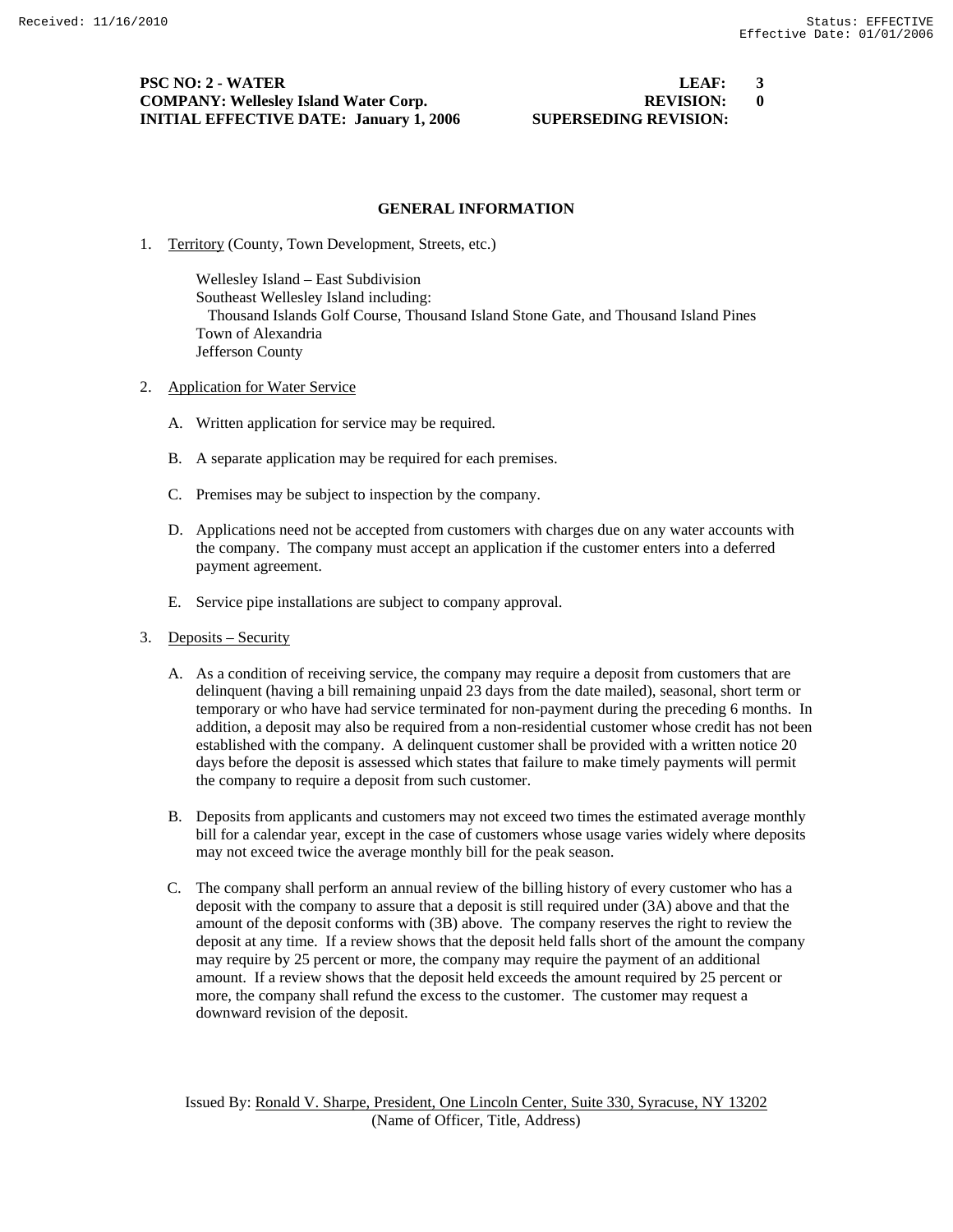**PSC NO: 2 - WATER LEAF: 4 COMPANY: Wellesley Island Water Corp. REVISION: 0 INITIAL EFFECTIVE DATE: January 1, 2006 SUPERSEDING REVISION:** 

#### **GENERAL INFORMATION**

#### 4. Deposits – Interest

 Every deposit shall earn simple interest at the rate per annum prescribed by the Public Service Commission. The interest must be paid to customers when the deposit is returned. If the deposit has been held for 12 consecutive months or more, the interest must be credited to the customer no later than the first bill rendered after the next succeeding first day of October and at the end of each succeeding 12 month period.

#### 5. Deposits – Return

- A. The company shall return to a customer a deposit or portion of a deposit and all interest thereon no more than 30 days after:
	- (1) the day the account is closed and all bills are paid; or
	- (2) the date of the first bill for service rendered after a 12 month period during which time the customer was not delinquent, provided there is no other basis for the company to request a deposit; or
	- (3) a review of the deposit shows that a reduction of the deposit is warranted.
- B. A deposit or portion of a deposit plus interest thereon that is subject to return may be credited to the customer's account in the amount of any outstanding charges. If any balance remains, a refund check shall be issued.
- 6. Deposits Other
	- A. In the event that the applicant desires service for a trailer or other non-permanent structure, he shall deposit with the company all costs of the connection of such service. Said deposit shall bear simple interest as required above and shall be refunded at the end of 10 years, or sooner in the event that a permanent structure for such service connection is completed.
	- B. The company may also require deposits from customers to guarantee future payments as set forth in lawn sprinkler, main extension, or other forms of contracts which are in a form approved by the Public Service Commission. The interest rates for these deposits will be the same as the interest rates for security deposits and such interest will be credited to the customer as prescribed by Commission rules.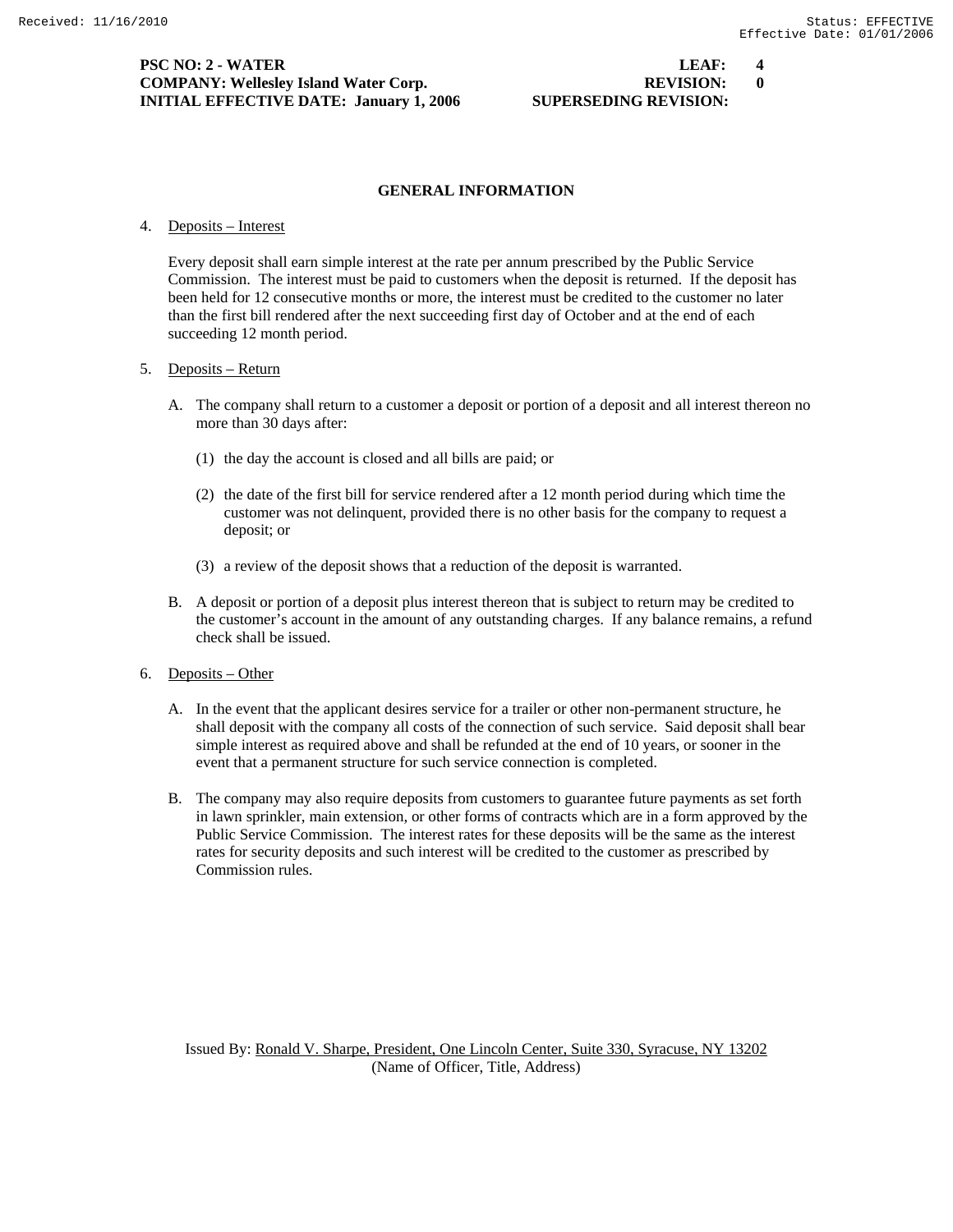**PSC NO: 2 - WATER LEAF: 5 COMPANY: Wellesley Island Water Corp. REVISION: 0 INITIAL EFFECTIVE DATE: January 1, 2006 SUPERSEDING REVISION:** 

#### **GENERAL INFORMATION**

## 7. General Rules

- A. Customers must provide 10 days' written notice prior to the date on which termination of service is requested or prior to a change of occupancy, until which date the customer will be responsible for payment of service.
- B. Fire hydrants shall not be used without the written permission of the company or unless in conformance with filed fire protection tariff provisions.
- C. The company will not be liable for damage resulting from the presence of its facilities, supply, or use of water service, except damage resulting from gross negligence of the company.
- D. The company may shut off water in its mains to make repairs and extensions. Where possible, proper advance notice will be made to customers affected.
- E. The use of water for sprinkling, swimming pools, or other less essential uses may be restricted or prohibited where such use may unreasonably reduce the adequacy of service for other domestic purposes.
- F. There must be a separate service for each premises.
- G. Installation of service pipes and mains will not normally be made when the ground is frozen.
- H. The customer is responsible for service pipes and plumbing within the property line. Any plumbing work done on the customer's service pipe is subject to approval by the company. No underground work shall be covered up until it has been inspected and approved by the company.
- I. All leaks on customer premises or the customer portion of the service pipe must be repaired as soon as possible.
- J. All mains, services (up to the property line) and other water system facilities will be maintained and replaced by the company.
- K. The company will supply water in the distribution system at pressures between 20 and 100 pounds per square inch (psi) and will strive, where practicable, to maintain a normal working pressure of 60 psi with a minimum of 35 psi. If the company makes changes to its system which cause the pressure to increase to over 100 psi to existing customers, the company will be responsible for the first installation of the necessary equipment in the customer's premises. From that point on the equipment will be considered part of the customer's internal plumbing and the customer will be responsible for its maintenance or replacement. If a water pressure reducing valve, in the customer's or applicant's opinion, is necessary or desired to safeguard the plumbing, it is the customer's or applicant's responsibility to purchase, install and maintain this equipment. Where a pressure reducing valve is used it is also advisable to install a suitable pressure relief valve. All installations will comply with the local building codes and standards and are considered a part of the customer's internal plumbing.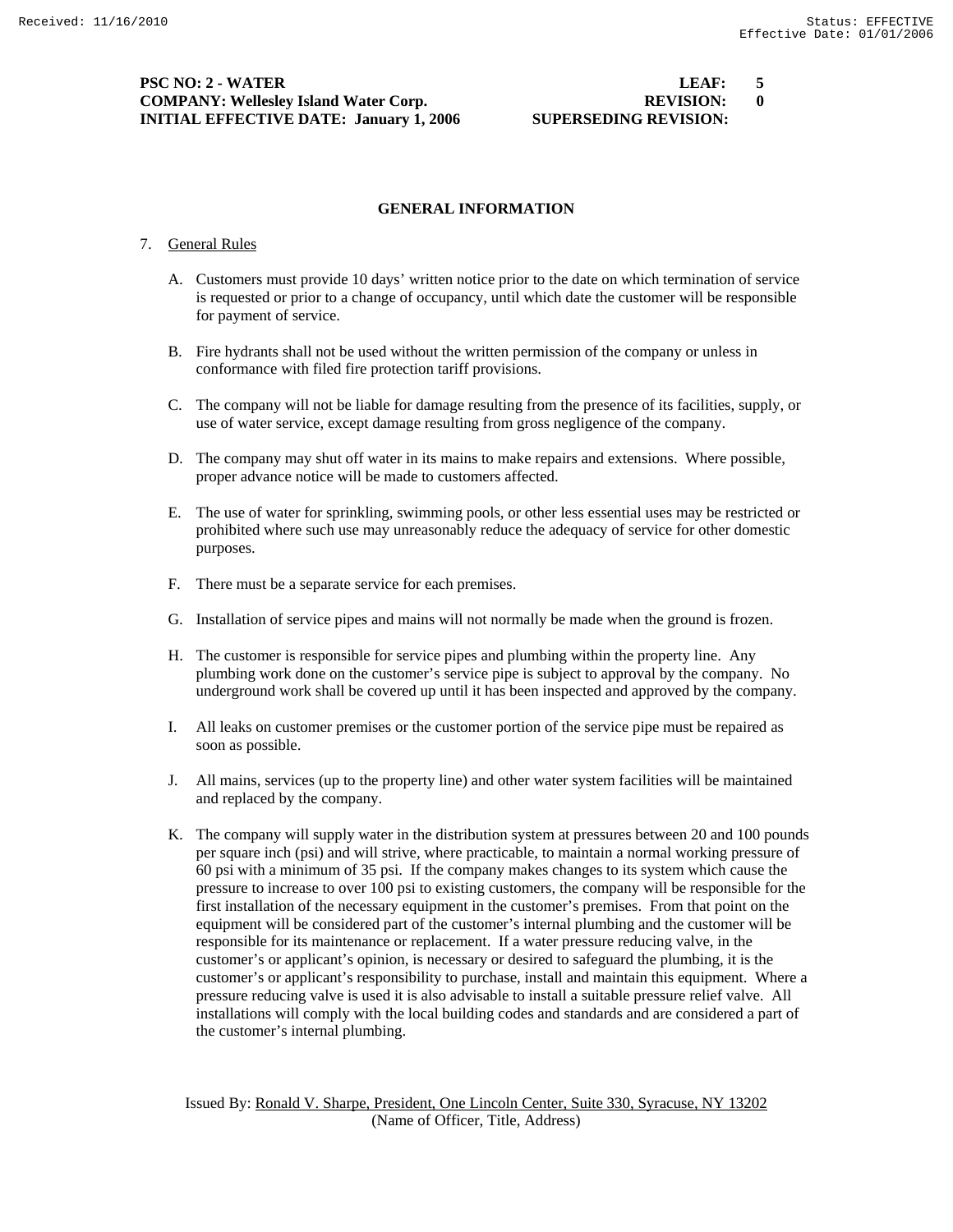### **PSC NO: 2 - WATER LEAF: 6 COMPANY: Wellesley Island Water Corp. REVISION: 0 INITIAL EFFECTIVE DATE: January 1, 2006 SUPERSEDING REVISION:**

### **GENERAL INFORMATION**

- L. Where an applicant is seeking service at an elevation or gradient which could not otherwise be adequately serviced by existing plant, the company will require that the applicant bear the additional cost of providing such extraordinary service, or in the alternative, require the applicant to purchase, install and maintain the necessary special equipment, such as a hydro-pneumatic system, needed to serve the premises. The installation of a hydro-pneumatic system as part of the customer's internal plumbing may be subject to approval of the Health Department and should comply with local building codes and standards.
- M. Cross connections to water sources other than the company's or with other facilities are strictly prohibited. Customers must, at their expense, install and maintain such backflow prevention devices as may be required by the company in accordance with good water works practice or applicable laws or regulations.
- N. Customers must permit company representatives to enter their premises on reasonable request for purposes relating to the operation and maintenance of the company's system, including inspection of the customer's and the company's facilities, installation, reading, testing, replacement and removal of meters, and terminating and restoring service.
- O. No person shall maliciously, willfully or negligently break, damage, destroy, uncover, deface, block access to or tamper with any pipe, valve, meter, structure, appurtenance or equipment which is a part of the water works system.
- 8. Metered Service (if applicable and provided for in Service Class No. \_\_\_ or Nos. \_\_ )
	- A. A meter of a type approved by the Commission is required for each premises.
	- B. The company will furnish, install, and maintain the meter. Unless the meter register is set at zero, the company shall attach a tag with the date and meter dial reading at the time of installation.
	- C. The customer will provide a location for the meter acceptable to the company and will be responsible for the cost of repairing damage resulting from human interference, frost, backflow of hot water, or other such causes.
	- D. Where the company agrees it is necessary to set a meter outside the building, it shall be installed at the expense of the customer in a pit acceptable to the company which is both water-tight and frostproof. The cover of the pit shall be fastened with a convenient locking device. Where the distance from the property line to the front wall of the building is greater than 75 feet, the company may require that the meter be set in a pit at or near the property line. If the pit is to be installed on property not owned or controlled by the customer, written consent of the owner of the property shall be obtained prior to the installation.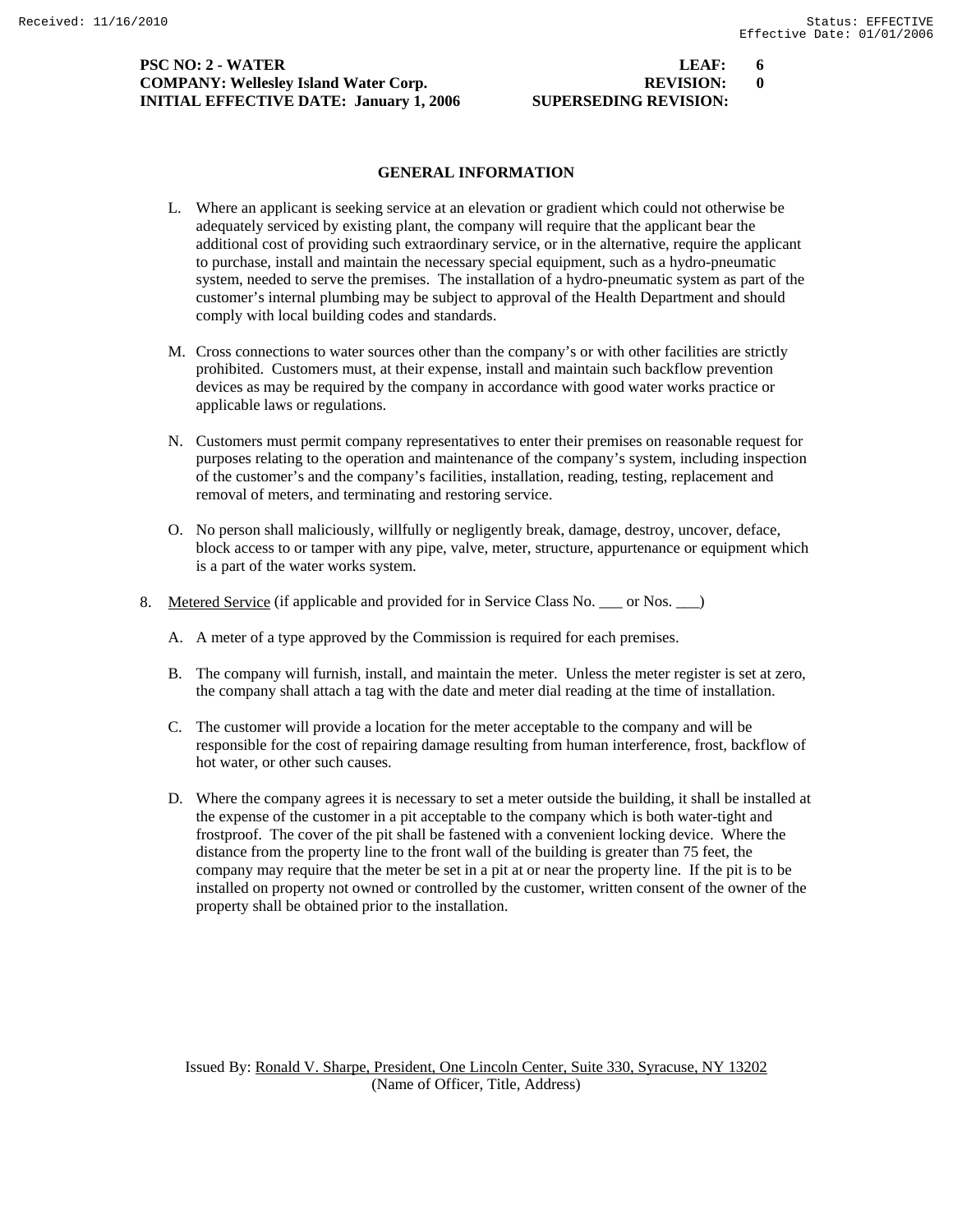**PSC NO: 2 - WATER LEAF: 7 COMPANY: Wellesley Island Water Corp. REVISION: 0 INITIAL EFFECTIVE DATE: January 1, 2006 SUPERSEDING REVISION:** 

# **GENERAL INFORMATION**

- E. The company reserves the right to remove, test, and replace the meter.
- F. The company shall afford the customer an opportunity to verify the final reading of any water meter removed from the premises and obtain the customer's signature on a meter removal card which shows the date removed and the reading.
- G. Meters will be tested in conformance with rules of the Public Service Commission. In the case of a disputed account involving the accuracy of the meter, the company will have the meter tested upon the request of the customer. Should the customer request to have a second meter test within 1 year, the customer will be responsible for the actual cost incurred to have the meter tested including the cost to remove the meter, payable in advance to the company. This fee will be refunded if the meter's final weighted average is found to register in excess of 100 percent. Adjustments in bills for over-registration of the meter will be made in accordance with the current rules of the Public Service Commission.
- H. Bills will show meter readings and the dates read.
- I. Bills will be reasonably estimated where a meter has been inaccessible and will be so indicated on the bill.
- J. Where a meter has ceased to register or its percentage of accuracy cannot be determined, an estimated bill for the current period may be rendered. For all other periods the bill shall be the minimum applicable charge.
- 9. Unmetered Service (if applicable and provided for in Service Class No. \_\_\_ or Nos. \_\_\_)

All applicable provisions of this tariff shall apply.

#### 10. Extension of Mains

 Mains will be extended in conformance with Commission Rules and Regulations found in 16 NYCRR, Part 501.

#### 11. Discontinuance of Service – Non –Payment

 Service may be discontinued under the following provisions: for non-payment of any amount due for water supplied, for failure to make any payment due under a deferred payment agreement or for meter repairs (see Section 8C), for failure to post a required deposit or for failure to pay any fee or charge accruing under the contract or tariff.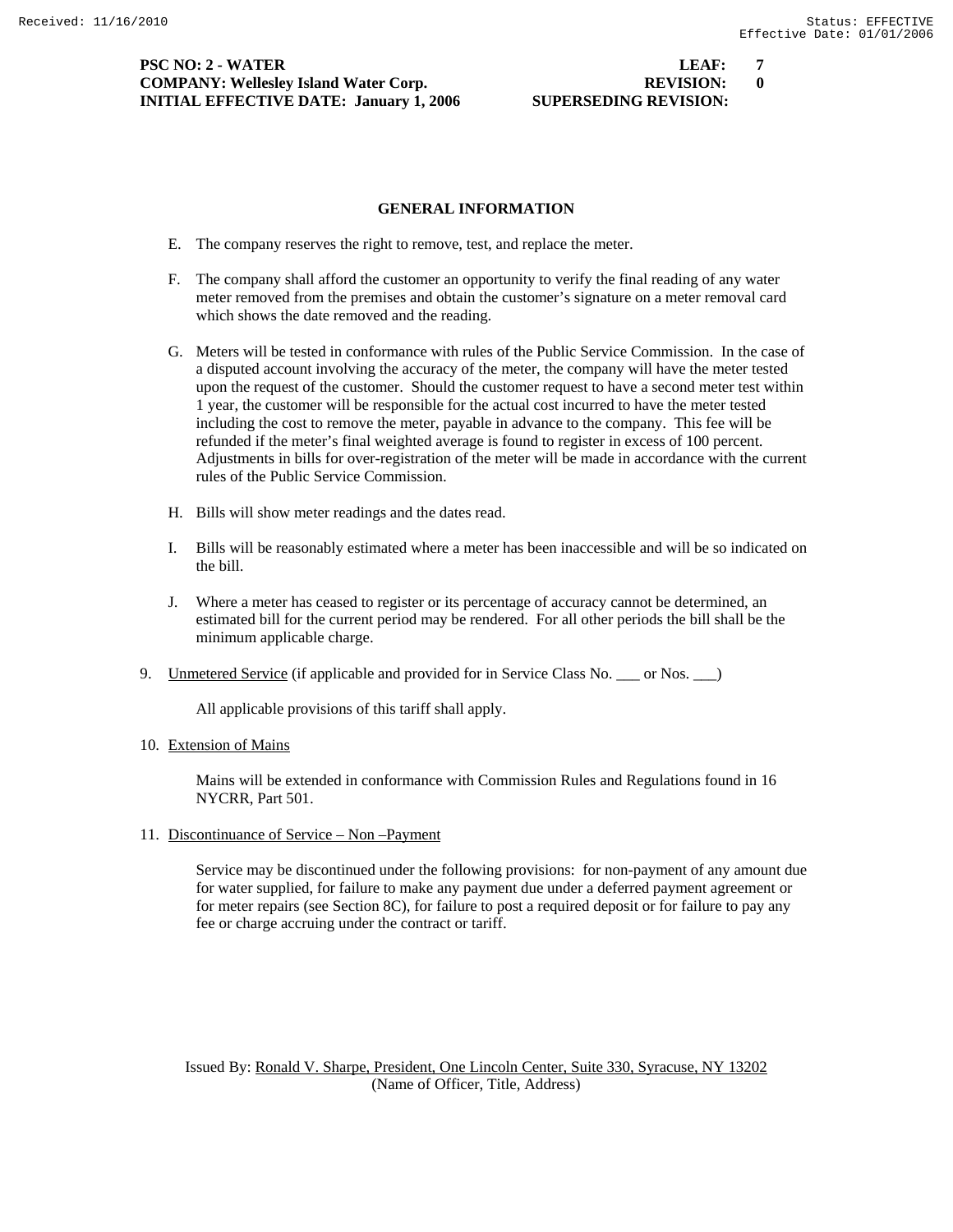**PSC NO: 2 - WATER LEAF: 8 COMPANY: Wellesley Island Water Corp. REVISION: 0 INITIAL EFFECTIVE DATE: January 1, 2006 SUPERSEDING REVISION:** 

#### **GENERAL INFORMATION**

- A. A bill not paid within 23 days of mailing is considered delinquent, and the company may discontinue service after complying with 16 NYCRR, Part 533 which requires: (1) 15 days written notice if served personally, or (2) 15 days after a registered letter containing such notice has been signed or refused, or (3) 18 days after mailing written notice in a post-paid wrapper. Service will not be re-established until payment of all proper arrears, charges and deposits is made or a deferred payment agreement is entered into. Receipt of a subsequently dishonored negotiable instrument in response to a notice of discontinuance shall not constitute payment of the customer's account and the company shall not be required to issue additional notice prior to discontinuance. There will be a charge for processing all returned checks equal to the bank charge plus a handling fee of \$5.00 (not to exceed the maximum allowed by Section 5-328 of General Obligations Law).
- B. The company will not discontinue service to residential premises for non-payment of bills on a Friday, Saturday, Sunday, public holiday (as defined in General Construction Law), or on a day on which the utility's main office is closed. Discontinuance can only take place from Monday to Thursday between the hours of 8 a.m. and 4 p.m.
- C. The company will not discontinue service for non-payment of bills to any person or entity receiving public assistance if the payment for such service is to be paid directly by the Department of Social Services or by the local Social Services representatives.
- 12. Discontinuance of Service Other
	- A. Service rendered under any application, contract or agreement may be discontinued by the company after reasonable notice for any of the following reasons:
		- (1) For willful or indifferent waste of water due to any cause or for non-authorized use of water.
		- (2) For failure to protect from damage the meter and connection, or for failure to protect and maintain the service pipe or fixtures on the property of the customer in a condition satisfactory to the company.
		- (3) For tampering with any meter, connections, service pipe, curb cock, seal or any other appliance of the company controlling or regulating the customer's water supply.
		- (4) For failure to provide the company's employees reasonable access to the premises supplied, or for obstructing the way of ingress to the meter or any other appliances controlling or -
		- (5) In case of vacancy of the premises.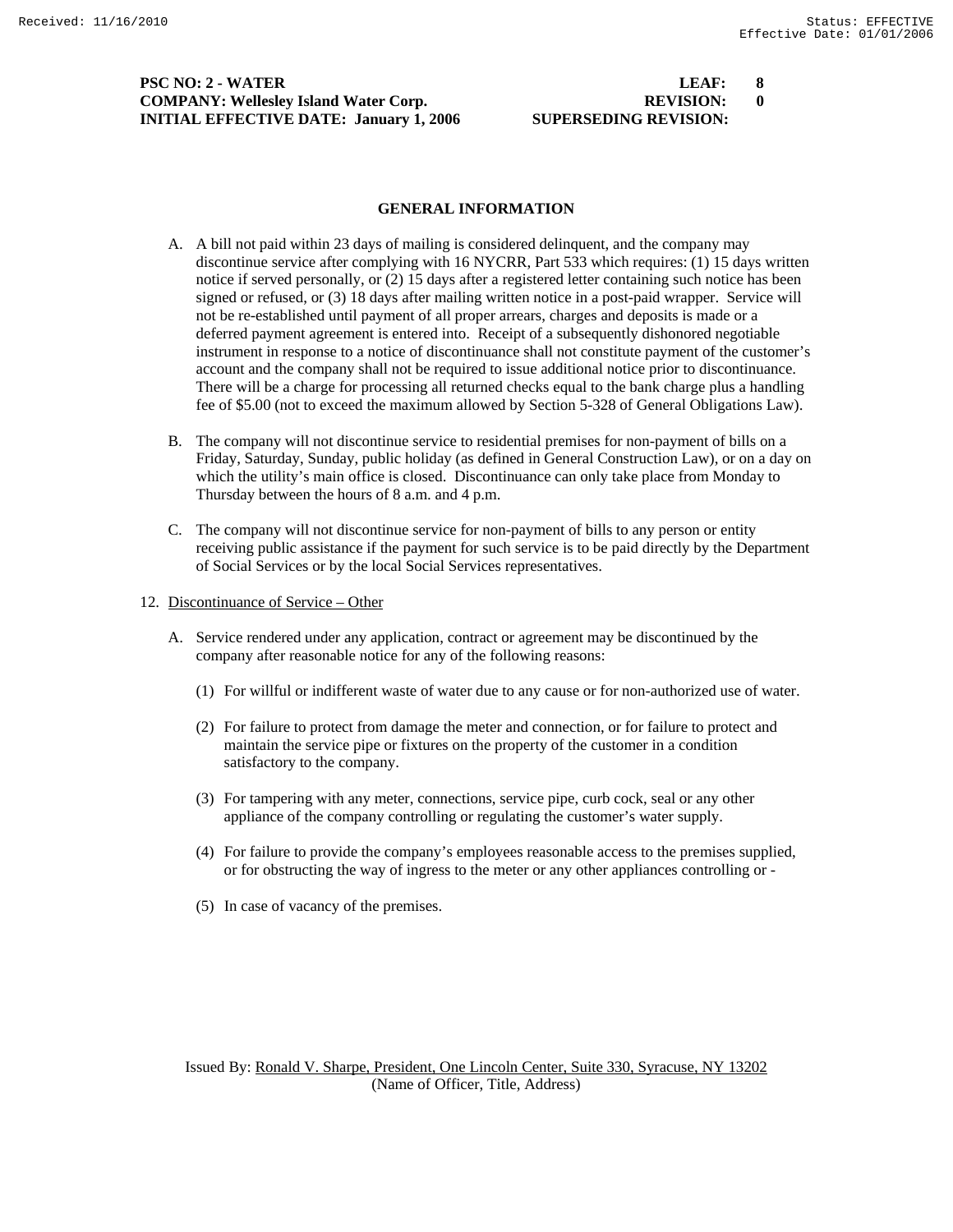#### **PSC NO: 2 - WATER LEAF: 9 COMPANY: Wellesley Island Water Corp. REVISION: 0 INITIAL EFFECTIVE DATE: January 1, 2006 SUPERSEDING REVISION:**

#### **GENERAL INFORMATION**

- (6) For cross connections.
- (7) For submetering or reselling water.
- (8) For non-compliance with water usage restrictions.
- (9) For violation of any rule or regulation of the company as filed with the Public Service Commission, provided such violation affects the reliability or integrity of the water system.
- B. Written notice of discontinuance of service shall contain the information required by 16 NYCRR Section 533.3 and will be given except in those instances where a public health hazard exists.
- C. The company may, at any time, temporarily discontinue water service in case of accident, or for the purpose of making connections, alterations, repairs, changes, etc.
- D. Except as stated in the preceding paragraph, or in the case of a violation that threatens the integrity of the water system, the company shall not discontinue service to any customer on a Friday, Saturday, Sunday, Public Holiday or on a day when the company is not open for business. Public Holiday shall refer to those holidays defined in the General Construction Law.

#### 13. Discontinuance of Residential Service – Special Procedures

 If termination of service would result in serious impairment to health and safety, the company must delay the termination of service or, if service has already been terminated, must restore service, for thirty days under the following conditions.

- A. all occupants are either blind, disabled, 62 years of age or older or 18 years of age or under;
- B. a medical emergency exists; or
- C. if heating would be affected between November 1 and April 1.

 It is the customer's responsibility to notify the company that such conditions exist and to provide any required documentation. The company may require that the customer make appropriate arrangements to pay any arrears as well as pay current bills.

14. Deferred Payment Agreements

 In addition to those circumstances in Section 13, the company will consider granting customers reasonable payment terms in cases where a customer is threatened with termination of service, or where the company has issued a backbill to a customer. Any such agreement may require the customer to make a reasonable down payment, and to pay bills when issued.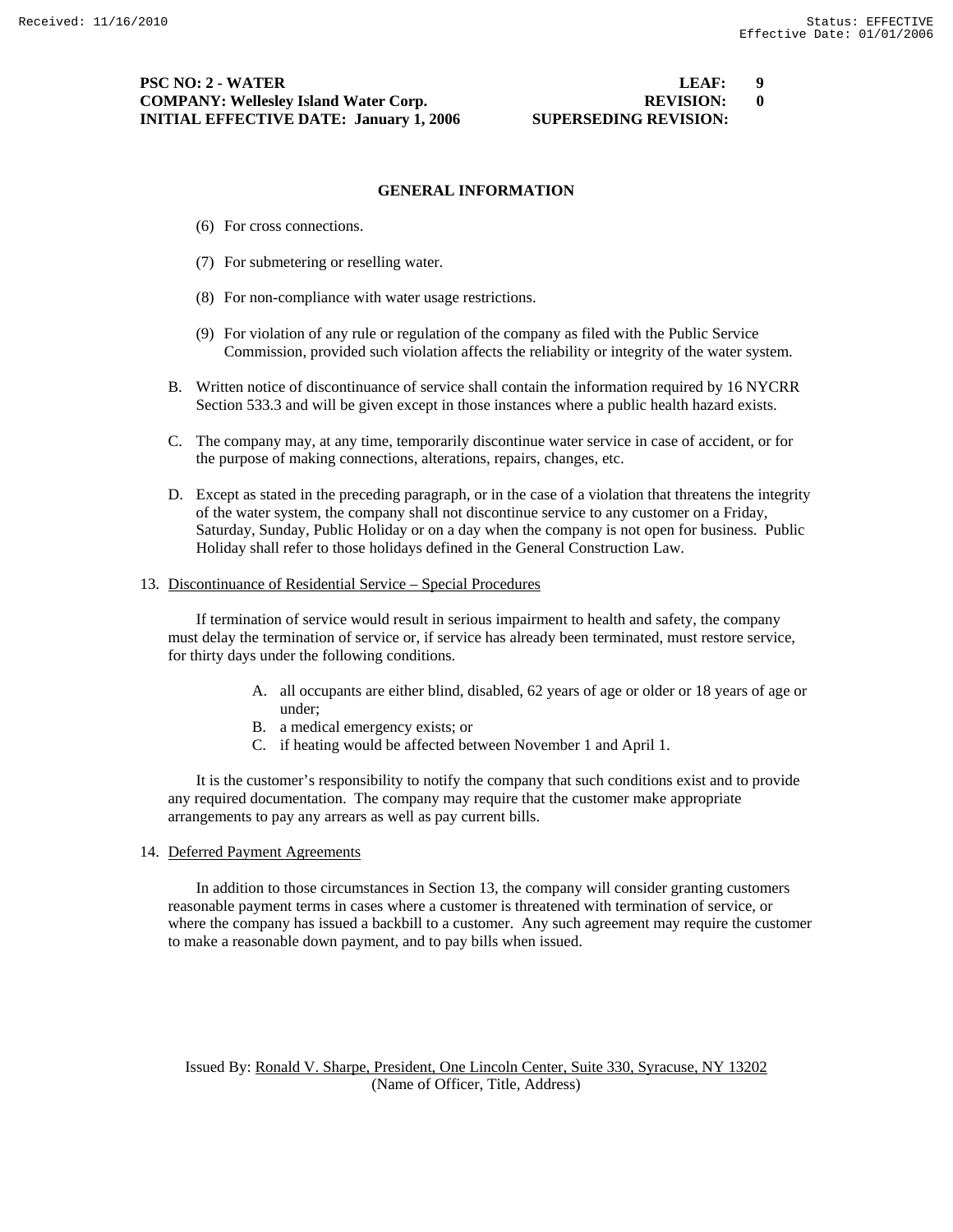#### **PSC NO: 2 - WATER LEAF: 10 COMPANY: Wellesley Island Water Corp. REVISION: 0 INITIAL EFFECTIVE DATE: January 1, 2006 SUPERSEDING REVISION:**

# **GENERAL INFORMATION**

# 15. Complaint Handling Procedures

- A. The company will promptly investigate and evaluate all complaints received from customers regarding bills for service rendered or required deposits. The results of the company's findings will be reported to the customer. During the period of investigation and evaluation, service will not be discontinued, nor shall a new notice of termination be issued, provided, however, that the customer will be required to pay the undisputed portion of any balance due, which may include bills for current usage.
- B. After the completion of such an investigation, if the company determines that the disputed service has been rendered, or that the disputed charge or deposit is proper in whole or in part, the company may require that the full bill or deposit be paid. Appropriate notices of the determination shall be given to the customer, and where notice of discontinuance of service was previously sent, or is served with the determination, such notice shall include a statement advising the customer of the availability of the Commission's complaint handling procedures, including the address and telephone number of the Department's Consumer Services Division. Where prior notice of discontinuance was sent, company procedure provides for discontinuance of service if customer fails to pay the proper amount due and owing within 5 days after notice of the company determination was served personally on the customer or at least 8 days after mailing of the notice. Under no circumstances will discontinuance of service occur if so precluded by the Commission.
- C. In situations where the complaint procedures of the Commission have been invoked and it is determined that the disputed service has been rendered or that the disputed charge or deposit is proper and prior notice of discontinuance was sent, a customer's service will not be discontinued for failure to pay the amount found due and owing until at least 5 days after notice of the Commission's determination, where personal service is made, or at least 8 days after mailing of such a notice.
- 16. Restoration of Service

 A charge will be made to restore service after discontinuance at the customer's request, for nonpayment or for violation of these rules.

 This charge will be \$50.00 during normal business hours (8:00 a.m. to 4:00 p.m., Monday through Friday), \$75.00 outside of normal business hours Monday through Friday and \$75.00 on weekends or public holidays. The holidays for which the \$75.00 charge will apply are as follows:

 New Year's Day Labor Day Dr. Martin Luther King, Jr. Day Columbus Day Lincoln's Birthday Veteran's Day Washington's Birthday Thanksgiving Day Memorial Day Christmas Day Independence Day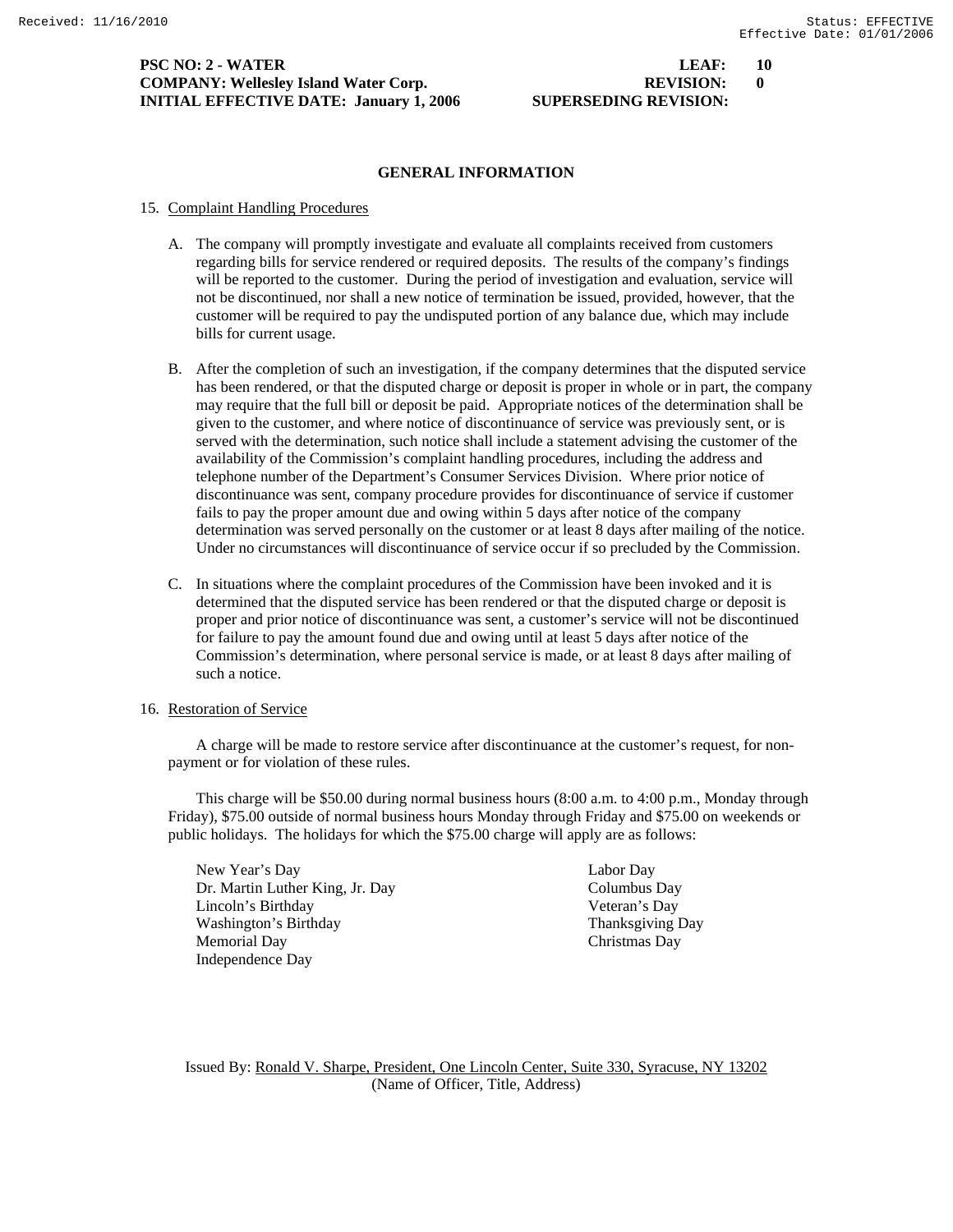#### **PSC NO: 2 - WATER LEAF: 11 COMPANY: Wellesley Island Water Corp. REVISION: 0 INITIAL EFFECTIVE DATE: January 1, 2006 SUPERSEDING REVISION:**

# **GENERAL INFORMATION**

 In a case where service is being restored after discontinuance for non-payment, the company may require full payment of all arrears as well as the restoration of service charge. If the company and the customer have entered into some form of payment agreement, the agreed upon down payment may be required before service will be restored.

 If it becomes necessary to disconnect service at the main because of willful acts of a customer, the service restoration charge will include the actual costs incurred by the company to disconnect and reconnect the service.

17. Interest on Customer Overpayments

The company will provide interest on a customer overpayment as follows:

- A. A customer overpayment is defined as payment by the customer to the company in excess of the correct charge for water service supplied to the customer which was caused by erroneous billing by the utility.
- B. The rate of interest on such amounts shall be the greater of the unadjusted customer deposit rate or the applicable late payment rate, if any, for the service classification under which the customer was billed. Interest shall be paid from the date when the customer overpayment was made, adjusted for any changes in the deposit rate or late payment rate, and compounded monthly, until the date when the overpayment was refunded.
- C. The company will not pay interest on customer overpayments that are refunded within 30 days after such overpayment is received by the company.

# 18. Regulation

 All matters, rules and other situations concerning the rendering of water service which are not specifically covered herein or in a provision of the New York State Codes, Rules and Regulations and which are subject to the jurisdiction of the Public Service Commission, and for which a customer and the company cannot agree as to an equitable and fair solution will be referred to said Commission to be resolved. Either the customer or the company may request that a rule or provision of this tariff be changed for a particular situation.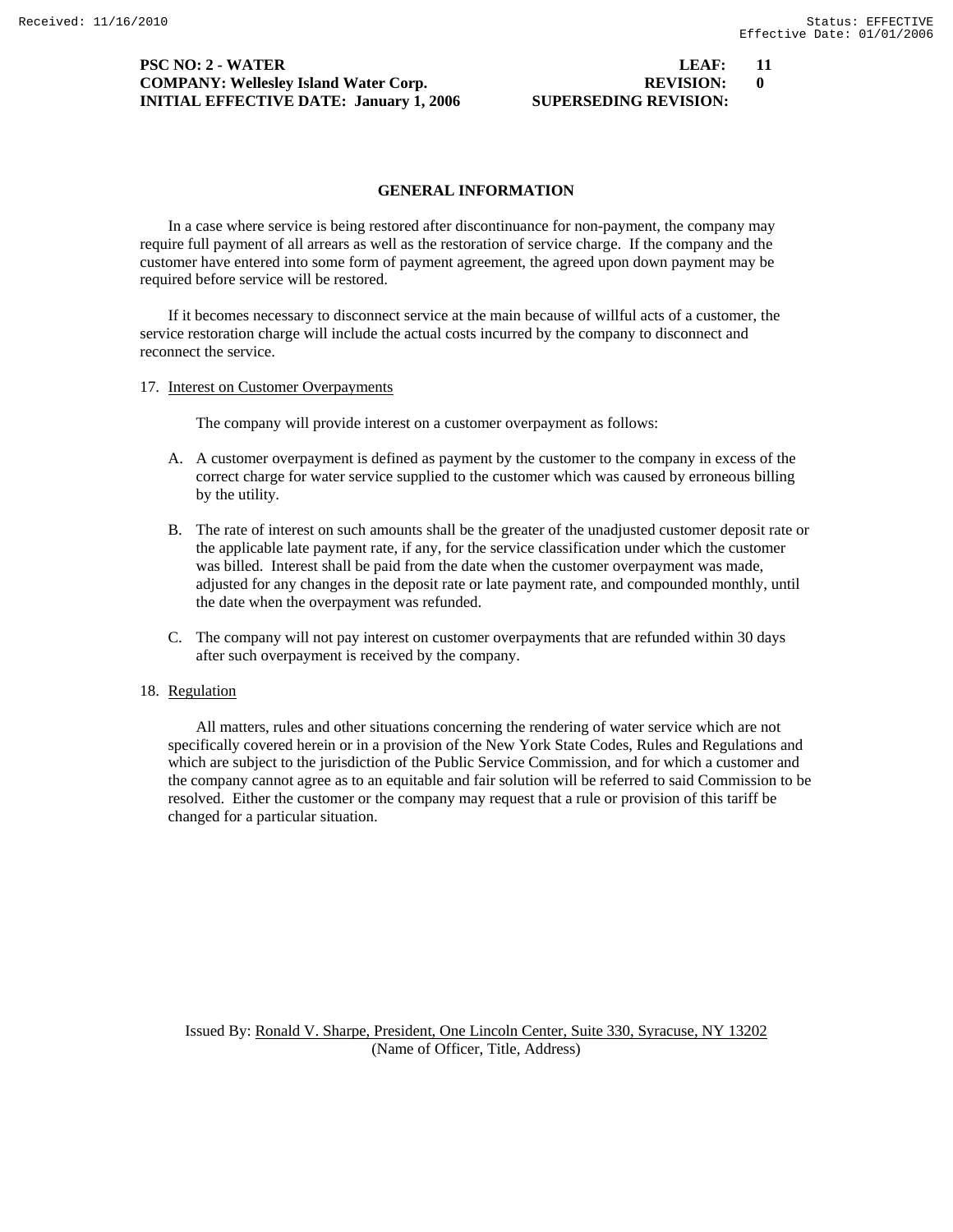#### **PSC NO: 2 - WATER LEAF: 12 COMPANY: Wellesley Island Water Corp. REVISION: 0 INITIAL EFFECTIVE DATE: January 1, 2006 SUPERSEDING REVISION:**

### **SERVICE CLASSIFICATION NO. 1**  (Wellesley Island – East)

#### Applicable to use of Service for:

Residential, small commercial, and general use.

#### Character of Service

Continuous.

Rate:

\$250.00 per year

#### Minimum Charge:

\$250.00

#### Terms of Payment

 Bills shall be rendered annually in arrears, and are due and payable upon receipt. Bills not paid within 23 days of mailing are delinquent and the late payment charge becomes applicable and service may be discontinued after proper notice as required by law.

#### Late Payment Charge

 A late payment charge to be computed at the rate of 1 ½ percent per month, compounded monthly, may be applied to all balances left unpaid 23 days following mailing of the bill.

#### Term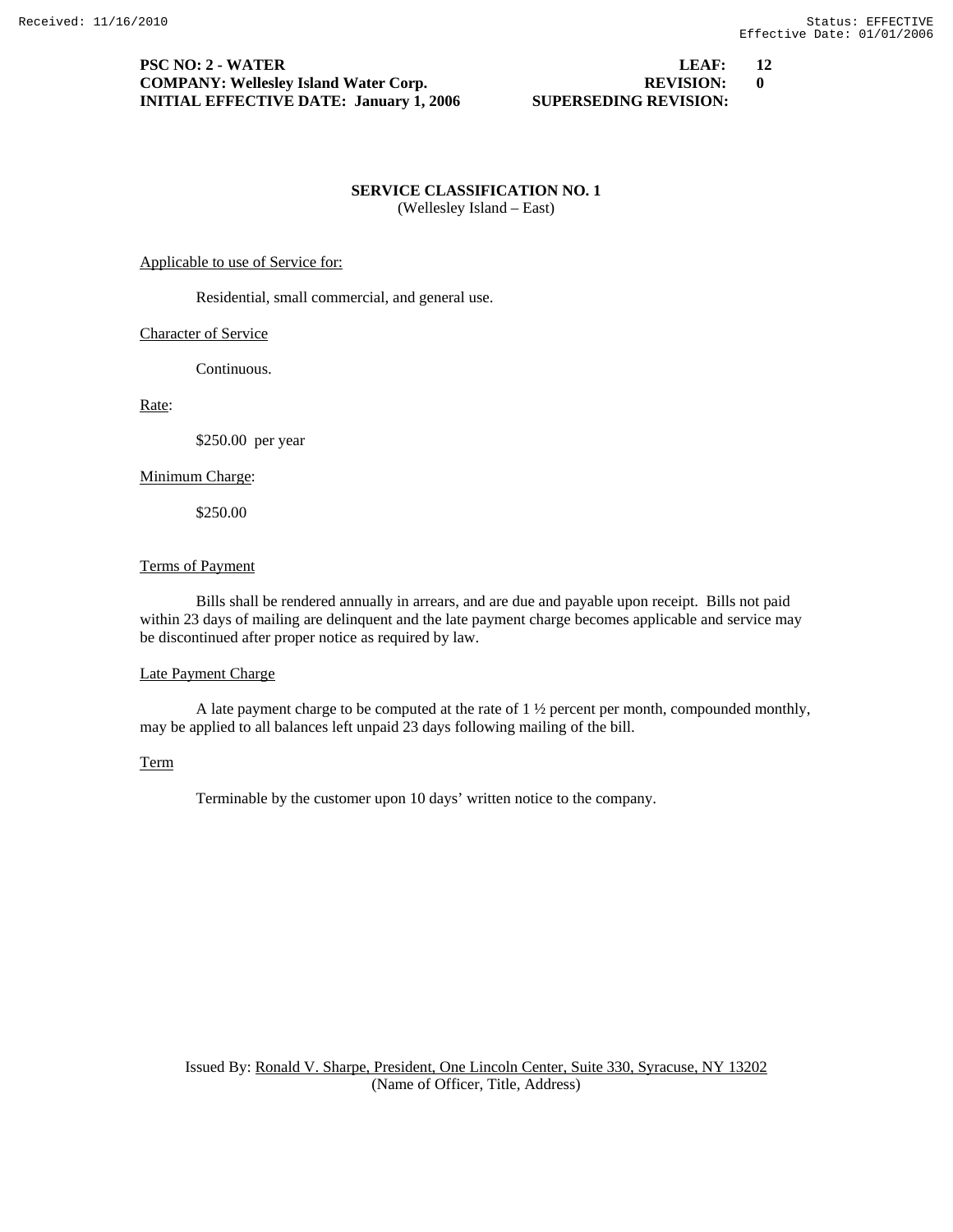#### **PSC NO: 2 - WATER LEAF: 13 COMPANY: Wellesley Island Water Corp. REVISION: 0 INITIAL EFFECTIVE DATE: January 1, 2006 SUPERSEDING REVISION:**

#### **SERVICE CLASSIFICATION NO. 1(A)**  (Wellesley Island – Southeast)

(Former Thousand Islands Club Water Company, Inc. - S.C. No. 1 Customers)

#### Applicable to use of Service for:

Residential, small commercial, and general use.

#### Character of Service

Continuous.

#### Rate:

Flat Rate: Annual Charge

| Effective July 1, 2002 | Effective July 1, 2003 |
|------------------------|------------------------|
| \$238.75               | \$286.50               |
| \$238.75               | \$286.50               |
| \$358.75               | \$430.50               |
| \$358.75               | \$430.50               |
| \$716.25               | \$859.50               |
| \$955.00               | \$1,146.00             |
| \$2,865.00             | \$3,438.00             |
|                        |                        |

#### Terms of Payment

 Bills shall be rendered semi-annually in arrears, and are due and payable upon receipt. Bills not paid within 23 days of mailing are delinquent and the late payment charge becomes applicable and service may be discontinued after proper notice as required by law.

#### Late Payment Charge

 A late payment charge to be computed at the rate of 1 ½ percent per month, compounded monthly, may be applied to all balances left unpaid 23 days following mailing of the bill.

#### Term

Terminable by the customer upon 10 days' written notice to the company.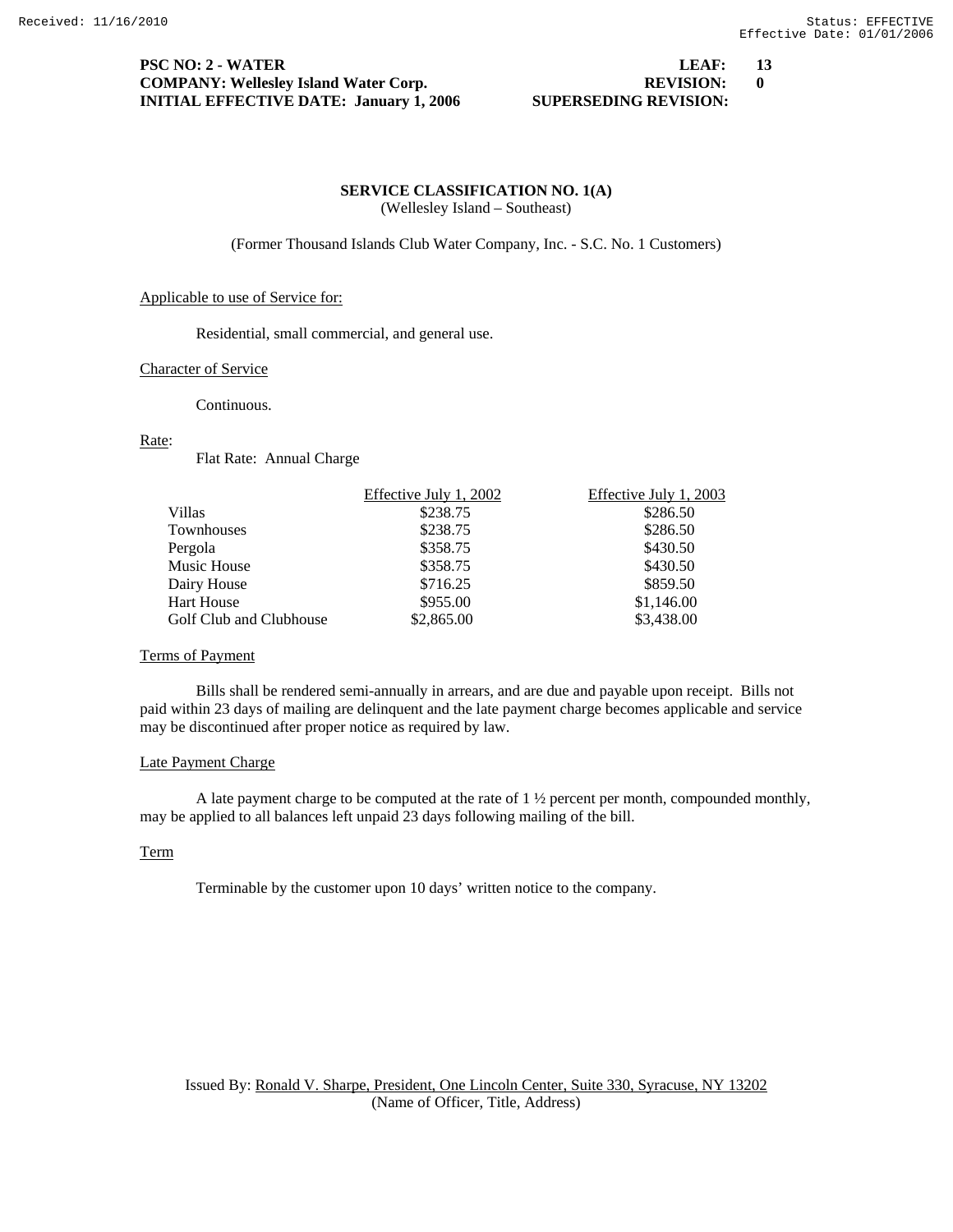**PSC NO: 2 - WATER** LEAF: 14<br> **COMPANY:** Wellesley Island Water Corp. **EXAMPANY:** REVISION: 0 **COMPANY: Wellesley Island Water Corp.** REVISION: **REVISION: INITIAL EFFECTIVE DATE:** January 1, 2006 **SUPERSEDING REVISION: INITIAL EFFECTIVE DATE: January 1, 2006** 

**SERVICE CLASSIFICATION NO. 2**  (Wellesley Island – East)

(RESERVED FOR FUTURE USE)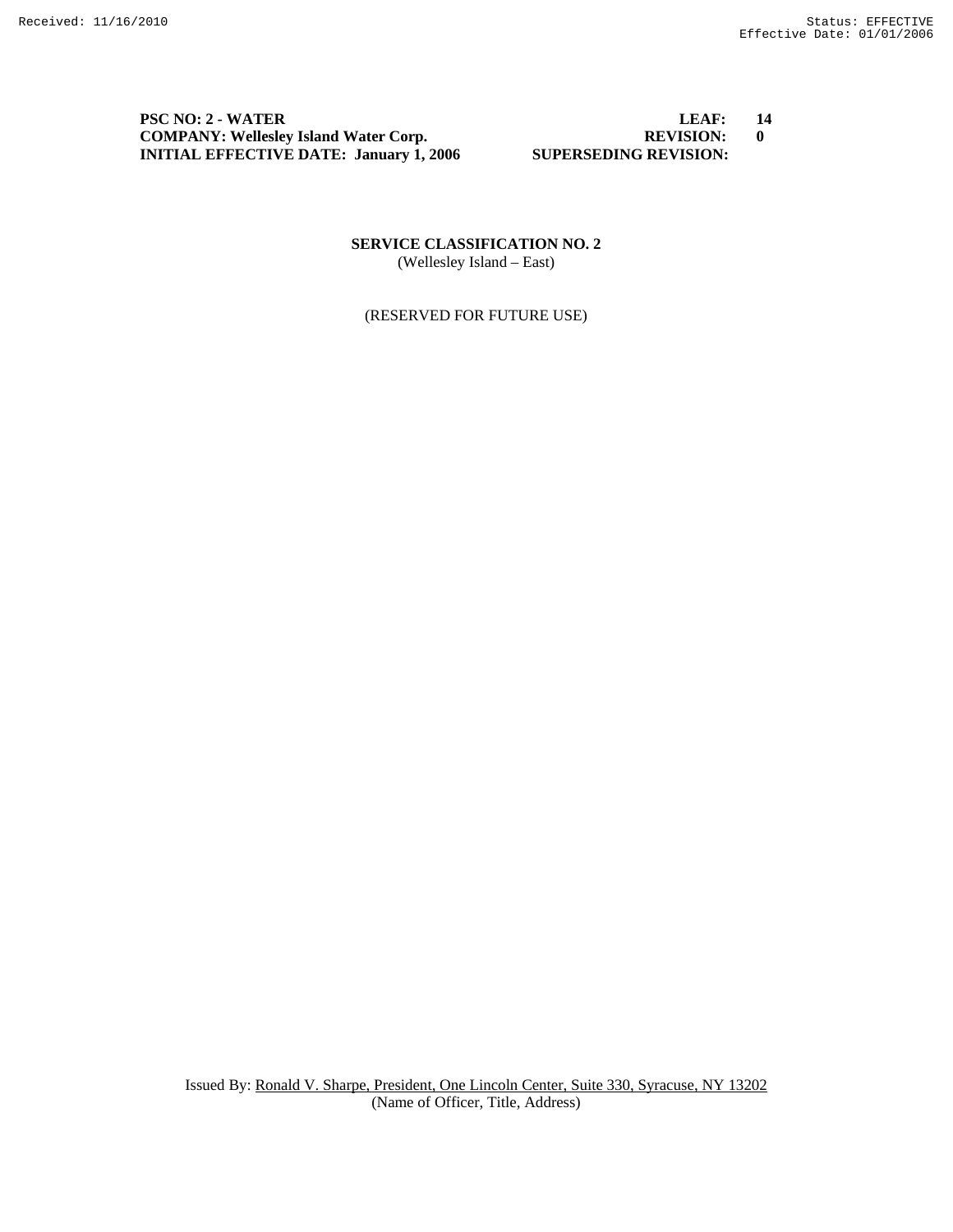#### **PSC NO: 2 - WATER LEAF: 15 COMPANY: Wellesley Island Water Corp. REVISION: 0 INITIAL EFFECTIVE DATE: January 1, 2006 SUPERSEDING REVISION:**

#### **SERVICE CLASSIFICATION NO. 3**  (Wellesley Island East – Golf Course)

#### Applicable to use of Service for:

The 18-hole golf course located at the Thousand Island – East Subdivision

#### Character of Service

Continuous.

#### Rate:

\$3,150.00 per year

#### Minimum Charge:

\$3,150.00

#### Terms of Payment

 Bills shall be rendered annually in arrears, and are due and payable upon receipt. Bills not paid within 23 days of mailing are delinquent and the late payment charge becomes applicable and service may be discontinued after proper notice as required by law.

#### Late Payment Charge

 A late payment charge to be computed at the rate of 1 ½ percent per month, compounded monthly, may be applied to all balances left unpaid 23 days following mailing of the bill.

#### Term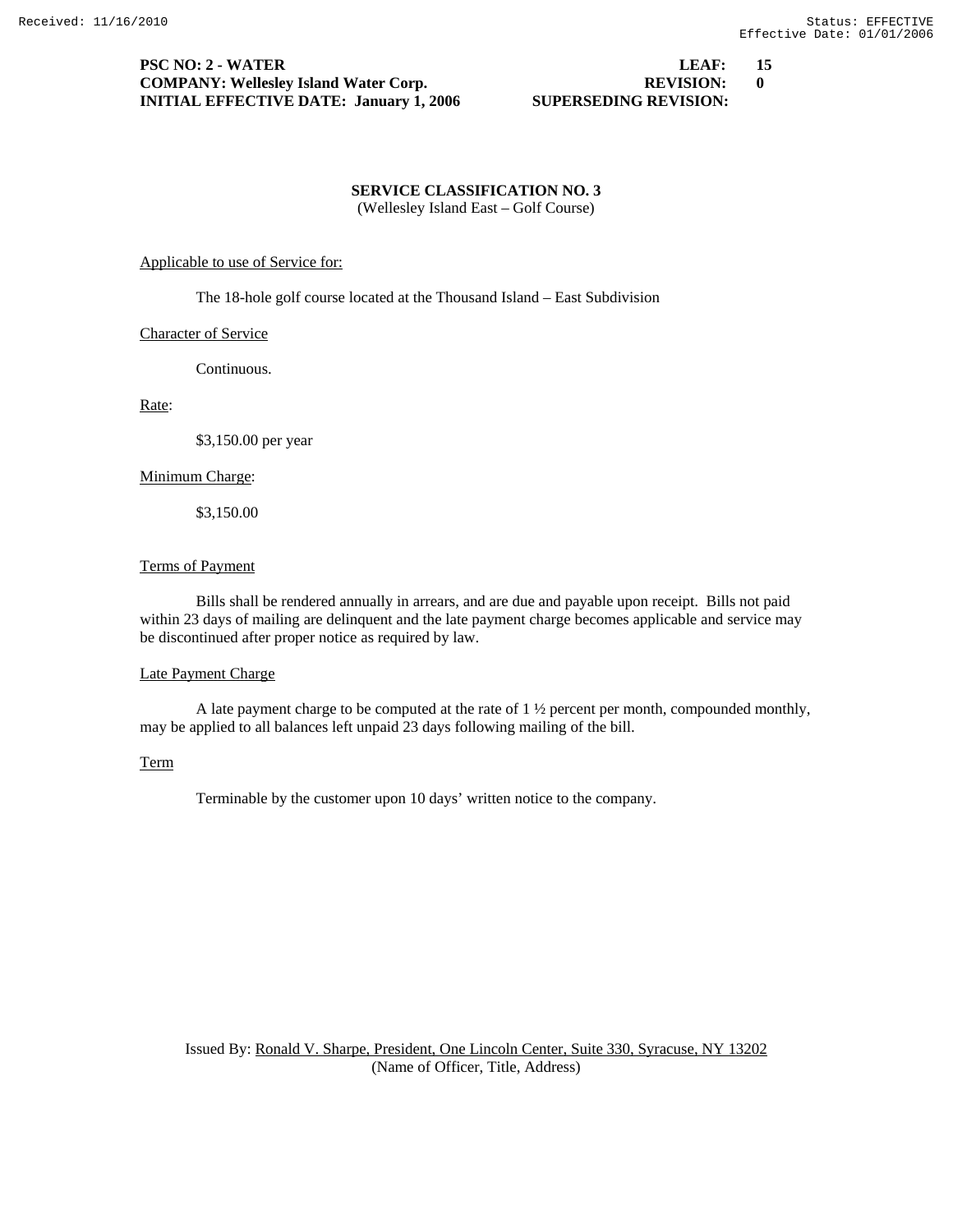#### **PSC NO: 2 - WATER LEAF: 16 COMPANY: Wellesley Island Water Corp. REVISION: 0 INITIAL EFFECTIVE DATE: January 1, 2006 SUPERSEDING REVISION:**

#### **SERVICE CLASSIFICATION NO. 4**  (Wellesley Island – East)

Applicable to use of Service for:

Metered Non-residential

#### Character of Service

Continuous.

#### Rate:

\$1.98 per 1,000 gallons

#### Minimum Charge:

None

#### Terms of Payment

 Bills shall be rendered annually in arrears, and are due and payable upon receipt. Bills not paid within 23 days of mailing are delinquent and the late payment charge becomes applicable and service may be discontinued after proper notice as required by law.

#### Late Payment Charge

 A late payment charge to be computed at the rate of 1 ½ percent per month, compounded monthly, may be applied to all balances left unpaid 23 days following mailing of the bill.

### Term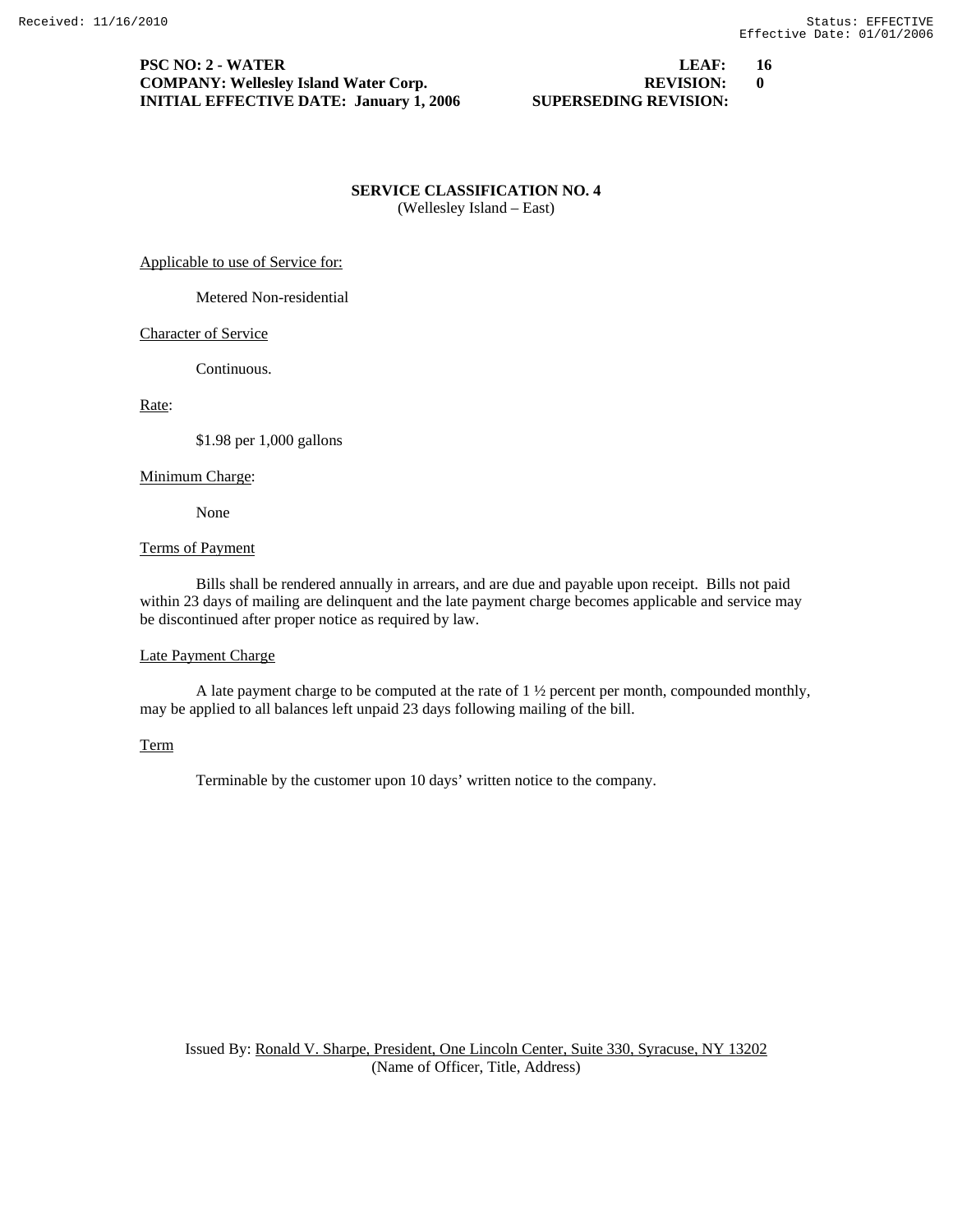#### **PSC NO: 2 - WATER LEAF: 17 COMPANY: Wellesley Island Water Corp. REVISION: 0 INITIAL EFFECTIVE DATE: January 1, 2006 SUPERSEDING REVISION:**

#### **SERVICE CLASSIFICATION NO. 5**  (Wellesley Island – East)

Applicable to use of Service for:

Metered Non-Residential

#### Character of Service

Seasonal

#### Rate:

First 24,000 gallons \$160.00 Over 24,000 gallons, per 1,000 gallons \$1.98

#### Minimum Charge:

\$160.00

#### Terms of Payment

 Bills shall be rendered annually in arrears, and are due and payable upon receipt. Bills not paid within 23 days of mailing are delinquent and the late payment charge becomes applicable and service may be discontinued after proper notice as required by law.

#### Late Payment Charge

 A late payment charge to be computed at the rate of 1 ½ percent per month, compounded monthly, may be applied to all balances left unpaid 23 days following mailing of the bill.

#### Term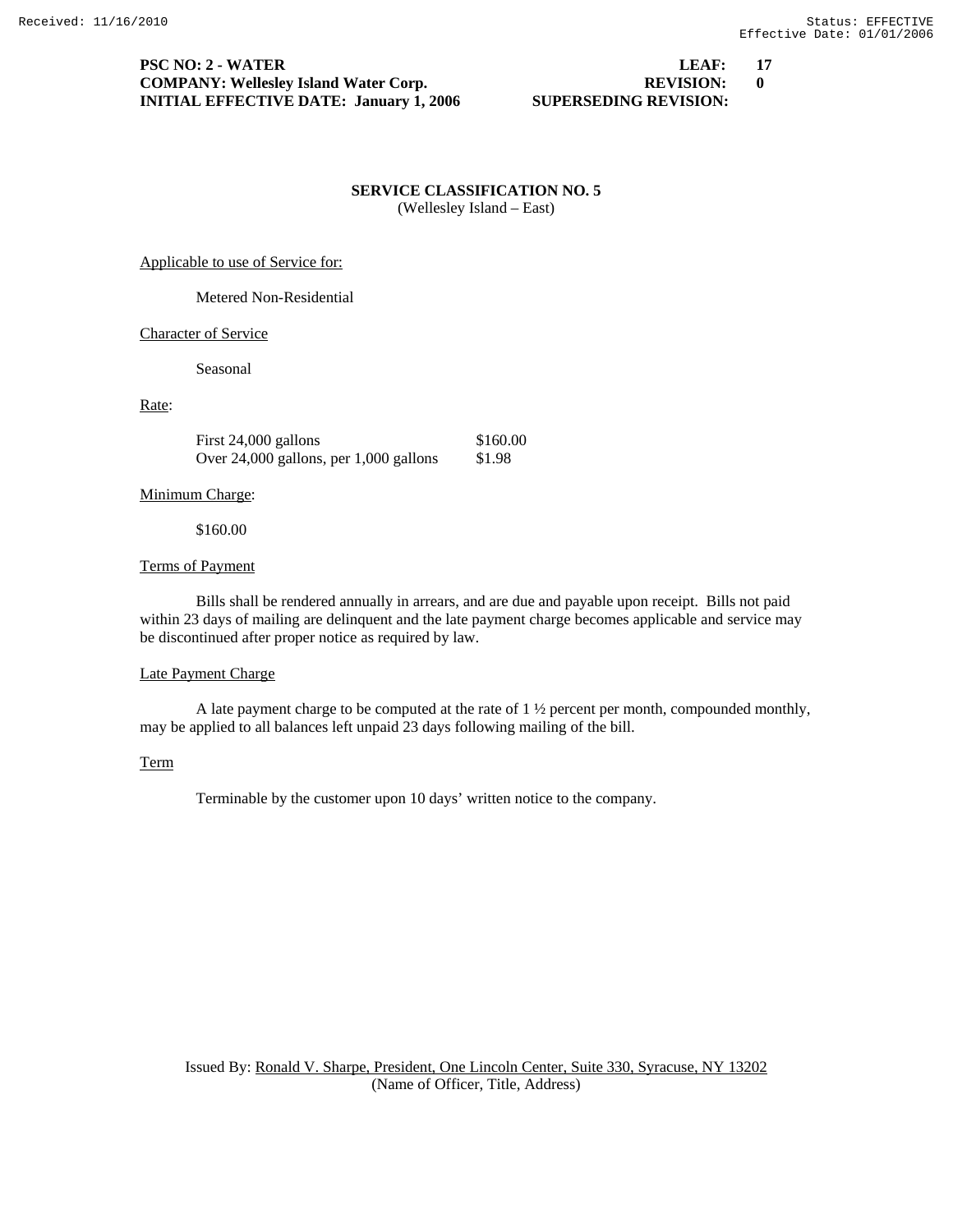#### **PSC NO: 2 - WATER LEAF: 18 COMPANY: Wellesley Island Water Corp. REVISION: 0 INITIAL EFFECTIVE DATE: January 1, 2006 SUPERSEDING REVISION:**

**SERVICE CLASSIFICATION NO. 6**  (Wellesley Island – East)

#### Applicable to use of Service for:

Private and public fire protection.

#### Character of Service

Continuous.

Rate:

Each hydrant -- \$100.00 annually

#### Minimum Charge:

Each hydrant -- \$100.00 annually

#### Terms of Payment

 Bills shall be rendered annually in arrears, and are due and payable upon receipt. Bills not paid within 23 days of mailing are delinquent and the late payment charge becomes applicable and service may be discontinued after proper notice as required by law.

#### Late Payment Charge

 A late payment charge to be computed at the rate of 1 ½ percent per month, compounded monthly, may be applied to all balances left unpaid 23 days following mailing of the bill.

### Term

Terminable by the customer upon 10 days' written notice to the company.